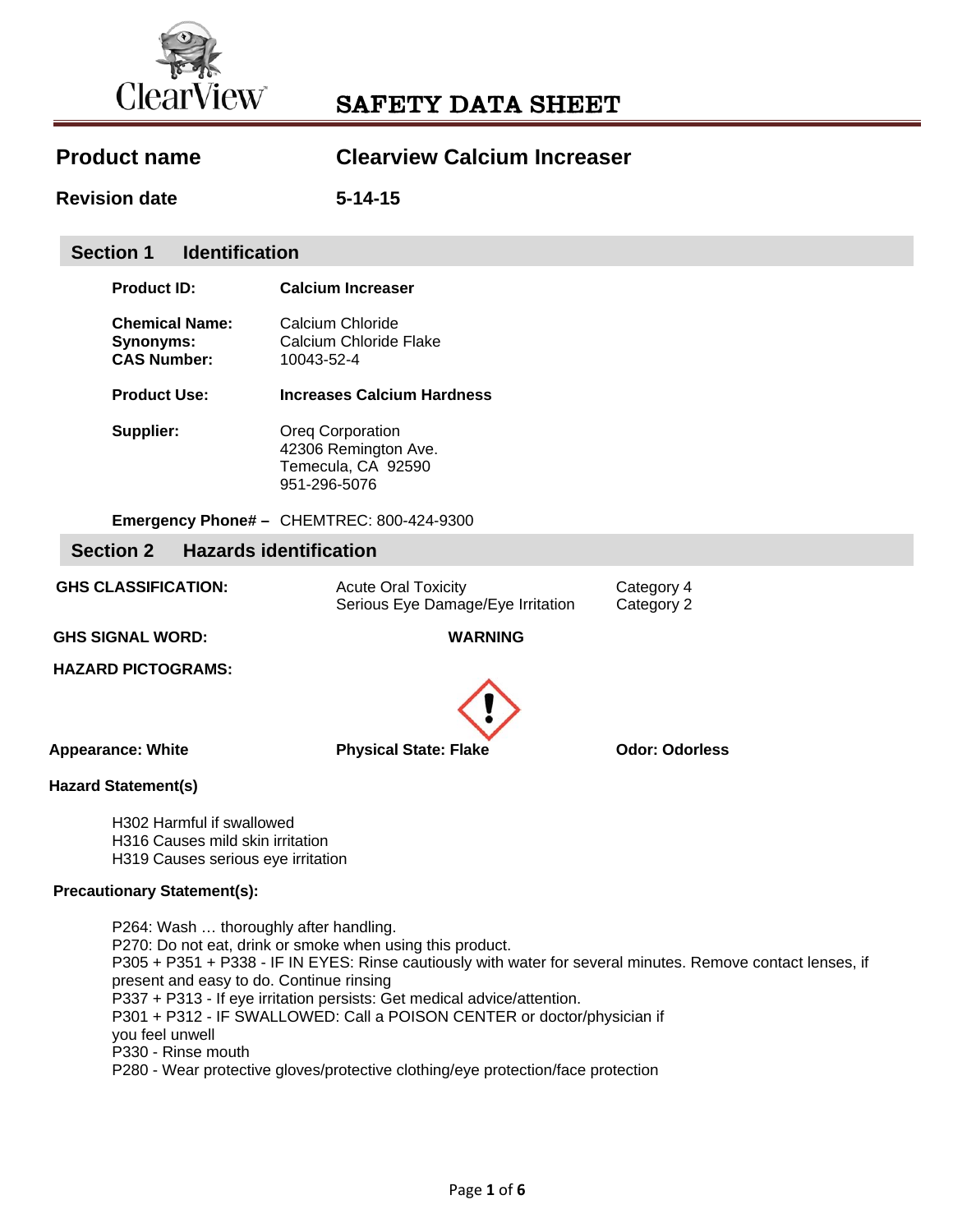

# **Product name Clearview Calcium Increaser**

**Revision date 5-14-15** 

## **Section 3 Composition / Information on ingredients**

| <b>Chemical Name</b>      | <b>CAS-No</b> | Weight % |
|---------------------------|---------------|----------|
| Calcium Chloride          | 10043-52-4    | 74-100   |
| Water                     | 7732-18-5     | $0 - 26$ |
| Sodium Chloride           | 7647-14-5     | < 3      |
| Potassium Chloride        | 7447-40-7     | < 3      |
| <b>Magnesium Chloride</b> | 7786-30-3     | < 0.5    |

### **Section 4 First - aid measures**

- **Eye Contact:** Rinse immediately with plenty of water, also under the eyelids, for at least 15 minutes. Keep eye wide open while rinsing. Obtain medical attention if irritation persists.
- **Skin Contact:** Wash off immediately with soap and plenty of water. Get medical attention if irritation develops and persists**.**
- **Inhalation:** Move to fresh air. Get medical attention immediately if symptoms occur.
- **Ingestion:** IF SWALLOWED: Call a POISON CENTER or doctor/ physician if you feel unwell Rinse mouth.

**Notes to Physician:** Treat symptomatically and supportively.

### **Section 5 Fire - fighting measures**

#### **Suitable Extinguishing Media**

Use extinguishing measures that are appropriate to local circumstances and the surrounding environment.

**Unsuitable Extinguishing Media None** 

### **Specific Hazards Arising from the Chemical**

Avoid generating dust, under certain conditions may cause respiratory irritation. Thermal decomposition can lead to release of irritating and toxic gases and vapors.

#### **Explosion Data**

| Sensitivity to Mechanical Impact | None        |
|----------------------------------|-------------|
| Sensitivity to Static Discharge  | <b>None</b> |

### **Protective Equipment and Precautions for Firefighters**

As in any fire, wear self-contained breathing apparatus pressure-demand, MSHA/NIOSH (approved or equivalent) and full protective gear.

### **Section 6 Accidental release measures**

#### **Personal Precautions:**

Avoid contact with the skin and the eyes. Use personal protective equipment. Avoid dust formation.

#### **Environmental Precautions:**

Prevent large spills from entering into soil, ditches, sewers, waterways and/or groundwater. See Section 12,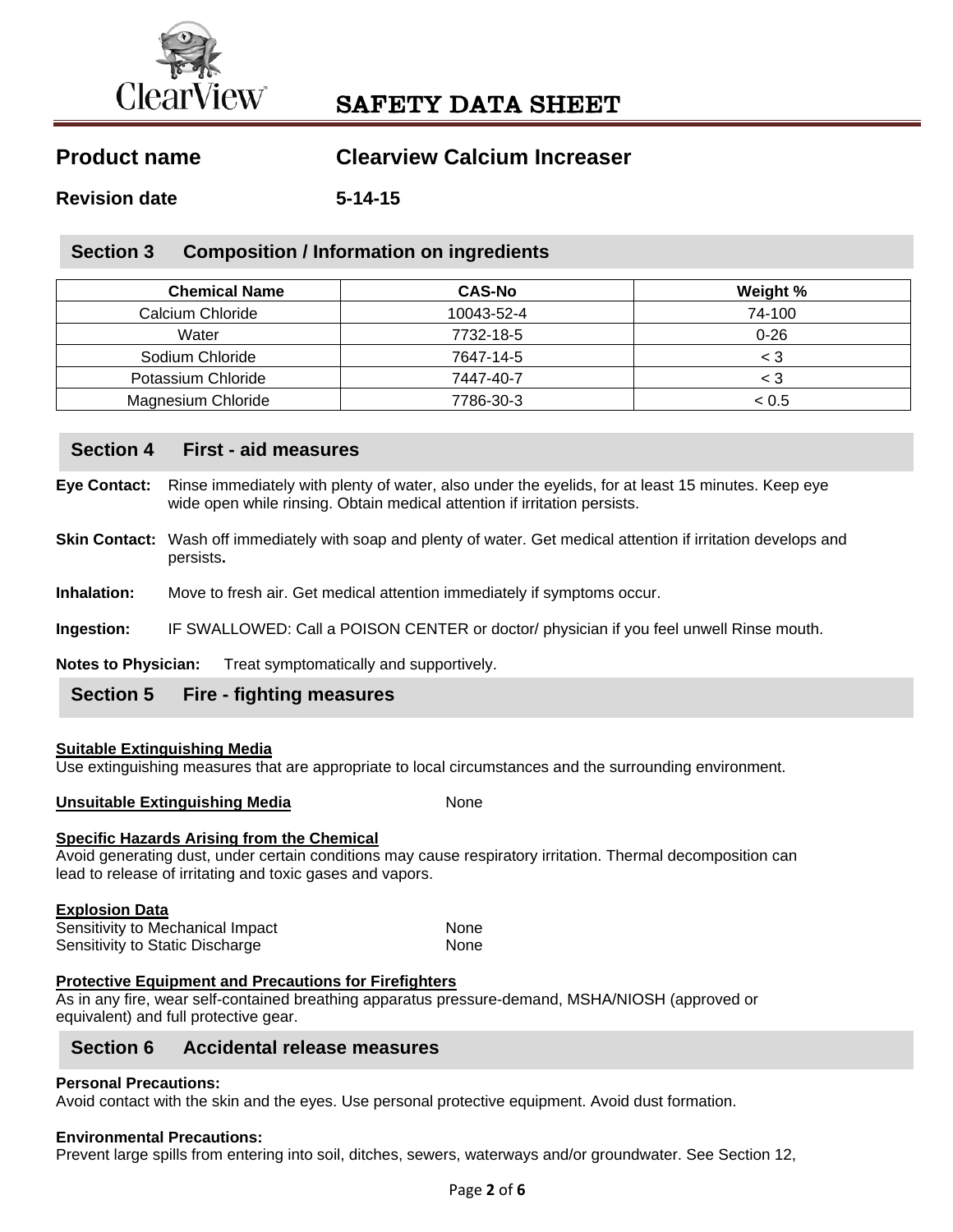

| <b>Product name</b> | <b>Clearview Calcium Increaser</b> |
|---------------------|------------------------------------|
|                     |                                    |

**Revision date 5-14-15** 

## **Section 6 Accidental release measures (Continued)**

Ecological Information.

#### **Methods and Materials for Containment and Cleaning Up:**

Small and large spills: Contain spilled material if possible. Collect in suitable and properly labeled containers. Flush residue with plenty of water. See Section 13, Disposal considerations, for additional information.

### **Section 7 Handling and storage**

- **Handling:** Wash thoroughly after handling. Use with adequate ventilation. Minimize dust generation and accumulation. Keep container tightly closed. Do not get on skin or in eyes. Do not ingest or inhale. Wash clothing before reuse. Always use cool water when dissolving Calcium Chloride. Heat evolved is significant.
- **Storage:** Store in a tightly closed container. Store in a cool, dry, well-ventilated area away from incompatible substances. Store protected from moisture. Store below melting point.

**Incompatible Products:** Zinc, Bromine tri-fluoride, Methyl vinyl ether

### **Section 8 Exposure controls / personal protection**

#### **Exposure Guidelines**

| <b>Chemical Name</b> | <b>ACGIH TLV</b>                    | <b>OSHA PEL</b>                           | <b>NIOSH IDLH</b> |
|----------------------|-------------------------------------|-------------------------------------------|-------------------|
| Calcium Chloride     | ACGIH - (TLV-TWA) Guidelne          | OSHA (PEL-TWA) - Z-3 Mineral              |                   |
| 10043-52-4           | for nuisance particulate            | Dusts, Inert or Nuisance dusts,           |                   |
|                      | $(inhalable$ particulate): 10 mg/m3 | (respirable fraction): $5 \text{ mg/m}$ 3 |                   |

#### **Engineering Measures** Provide local exhaust ventilations system. When there is a potential for exposure, an emergency eyewash and safety shower should be provided within the immediate work area.

#### **Individual protection measures, such as personal protective equipment**

**Eye/Face Protection** Wear safety glasses with non-flexible side shields or chemical goggles

- **Skin and Body Protection Hands and Feet:**  Wear appropriate protective non-leather protective gloves and boots. Chemical protective gloves and boots such as PVC, Neoprene, or Heavy Nitrile are recommended. Leather products do not offer adequate protection and will dehydrate with resultant shrinkage and possible destruction.  **Body:** Wear appropriate protective, impervious clothing.
- **Respiratory Protection** A respirator is not indicated under normal operating conditions. Use of a NIOSH approved respirator (N95 or greater) should be based on the presence of nuisance dusts.
- **Hygiene Measures** When using, do not eat, drink or smoke. Remove and wash contaminated clothing before reuse. Provide regular cleaning of equipment, work area and clothing.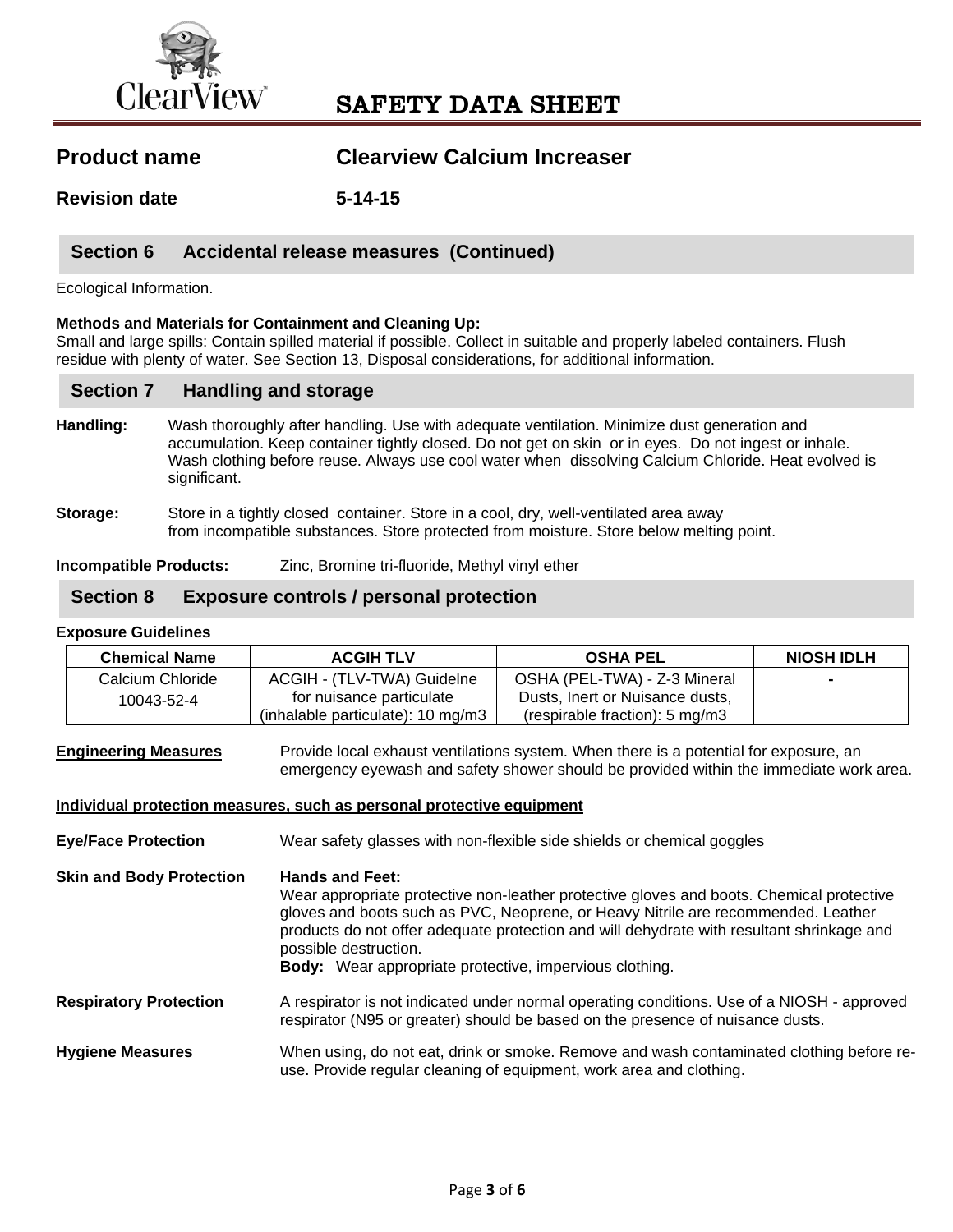

| <b>Product name</b> | <b>Clearview Calcium Increaser</b> |
|---------------------|------------------------------------|
|---------------------|------------------------------------|

**Revision date 5-14-15** 

# **Section 9 Physical and chemical properties**

**Physical State:** Flake **Appearance:** white **Odor:** odorless **pH:** 8-10 100 g/l aq.sol. **Vapor Pressure:** Not available. **Vapor Density:** Not available. **Evaporation Rate:** Not available. **Viscosity:** Not available. **Boiling Point:** > 1600 deg C @ 760.0 **Freezing/Melting Point:** 782 deg C **Decomposition Temperature:** Not available. **Solubility:** 740 g/l water (20°C) **Specific Gravity/Density:** Not available. **Molecular Formula:** CaCl2 **Molecular Weight:** 110.99

# **Section 10 Stability and reactivity**

**Chemical Stability:** Stable.

**Conditions to Avoid:** Dust generation, excess heat, exposure to moist air or water. **Incompatibilities with Other Materials:** Zinc, Bromine tri-fluoride, Methyl vinyl ether **Hazardous Decomposition Products**: Hydrogen chloride, calcium oxide. **Hazardous Polymerization:** Will not occur.

# **Section 11 Toxicological information**

### **Information on likely routes of exposure**

**Inhalation** May cause irritation of respiratory tract. **Eye Contact** Irritating to eyes. **Skin Contact** May cause irritation. **Ingestion** Harmful if swallowed.

### **Component Information**

| <b>Chemical Name</b> | LD50 Oral            | <b>LD50 Dermal</b>     | <b>LC50</b> Inhalation     |
|----------------------|----------------------|------------------------|----------------------------|
| Calcium Chloride     | $= 1000$ mg/kg (Rat) | $= 2630$ mg/kg (Rat)   |                            |
| Potassium Chloride   | $= 2600$ mg/kg (Rat) |                        | $\sim$                     |
| Sodium chloride      | $=$ 3 g/kg (Rat)     | $>$ 10 g/kg ( Rabbit ) | ′ Rat ) 1 h<br>> 42 g/m3 ( |

**Symptoms related to the physical, chemical and toxicological characteristics** 

**Symptoms Symptoms May cause irritation to the respiratory system.** 

#### **Delayed and immediate effects and also chronic effects from short and long term exposure**

**Eye damage/irritation IFF Example 20 and SE 100 and Tritating to eyes.** 

**Reproductive Toxicity No information available. STOT - single exposure No information available.** 

**Sensitization Sensitization No information available. Mutagenic Effects No information available. Carcinogenicity** Contains no ingredients above reportable quantities listed as a carcinogen.

Page **4** of **6**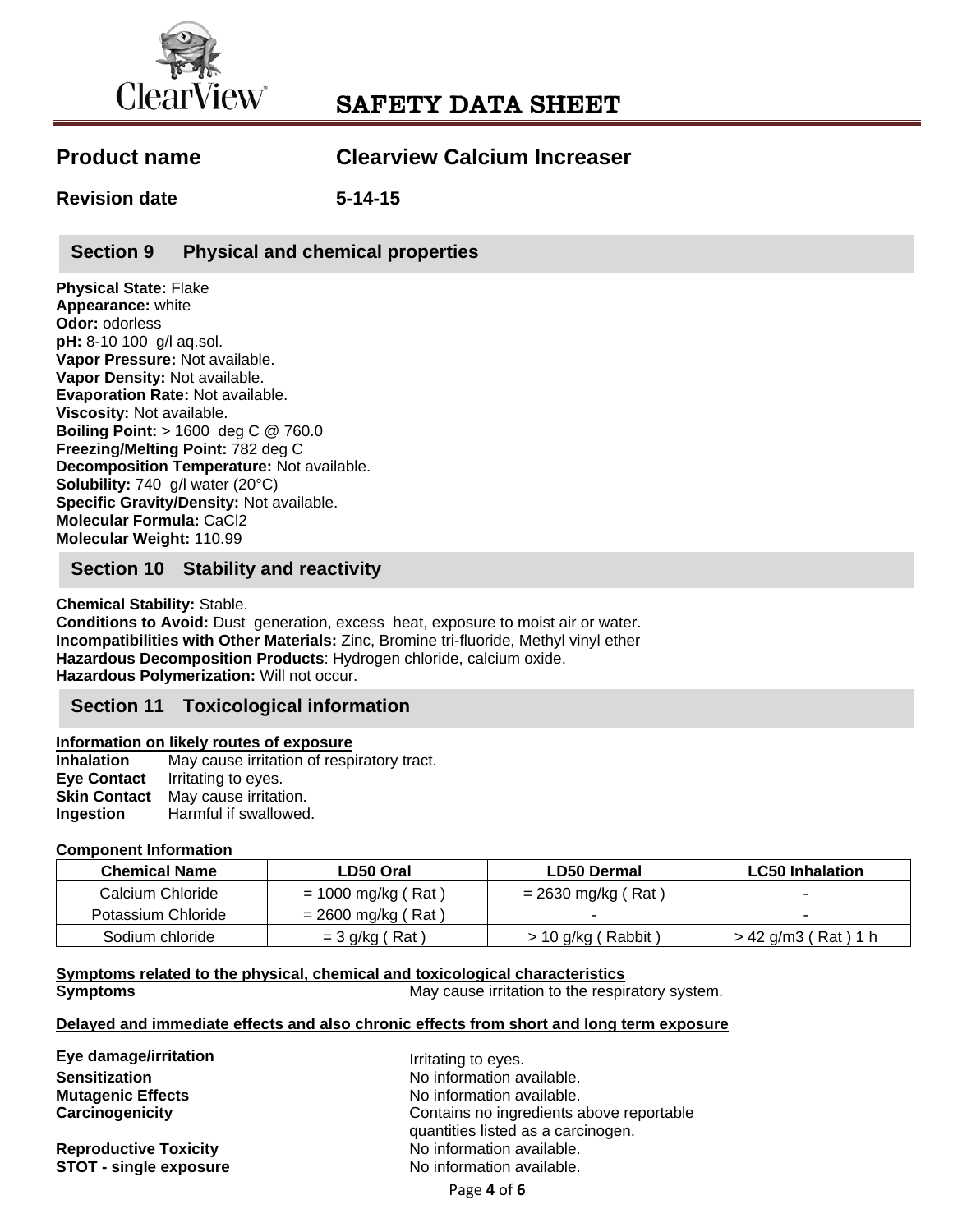

# **Product name Clearview Calcium Increaser Revision date 5-14-15 STOT - repeated exposure and information available.**<br> **Chronic Toxicity Chronic Toxicity Chronic Toxicity Chronic Toxicity**<br> **Avoid repeated exposure.**<br> **Aspiration Hazard Aspiration Available.**<br> **Aspiration Hazard Available. Aspiration Hazard** No information available. **Numerical measures of toxicity - Product Acute Toxicity** 0% of the mixture consists of ingredient(s) of unknown toxicity. *The following values are calculated based on chapter 3.1 of the GHS document:*  **LD50 Oral** 979 mg/kg; Acute toxicity estimate **LD50 Dermal** 2630 mg/kg; Acute toxicity estimate **Section 11 Toxicological information (Continued)**

# **Section 12 Ecological information**

**Ecotoxicity** 

| ECOTOXICITY                     |                                                                       |                                                                                                                                                                                                                                                                                                                                                                                               |                                             |                                                                                                              |
|---------------------------------|-----------------------------------------------------------------------|-----------------------------------------------------------------------------------------------------------------------------------------------------------------------------------------------------------------------------------------------------------------------------------------------------------------------------------------------------------------------------------------------|---------------------------------------------|--------------------------------------------------------------------------------------------------------------|
| <b>Chemical Name</b>            | <b>Toxicity to</b><br>Algae                                           | <b>Toxicity to Fish</b>                                                                                                                                                                                                                                                                                                                                                                       | <b>Toxicity to</b><br><b>Microorganisms</b> | Daphnia Magna<br>(Water Flea)                                                                                |
| Calcium Chloride<br>10043-52-4  |                                                                       | LC50 96 h: = $10650$ mg/L static<br>(Lepomis macrochirus)                                                                                                                                                                                                                                                                                                                                     |                                             | LC50 48 h: $= 2400$<br>mg/L (Daphnia magna)                                                                  |
| Potassium Chloride<br>7447-40-7 | $EC5072 h: =$<br>2500 mg/L<br>(Desmodesm<br><b>us</b><br>subspicatus) | LC50 96 h: 750-1020 mg/L static<br>(Pimephales promelas)<br>LC50 96 h: = $1060$ mg/L static (Lepomis<br>macrochirus)                                                                                                                                                                                                                                                                          |                                             | $EC50$ 48 h: = 825<br>mg/L (Daphnia<br>magna)<br>EC50 48 h: = 83 mg/L<br>Static (Daphnia magna)              |
| Sodium chloride<br>7647-14-5    |                                                                       | LC50 96 h: 5560 - 6080 mg/L flow-<br>through (Lepomis macrochirus) LC50<br>96 h: = $12946$ mg/L static (Lepomis<br>macrochirus) LC50 96 h: 6020 - 7070<br>mg/L static (Pimephales promelas)<br>LC50 96 h: = $7050$ mg/L semi-static<br>(Pimephales promelas) LC50 96 h:<br>6420 - 6700 mg/L static (Pimephales<br>promelas) LC50 96 h: 4747 - 7824 mg/L<br>flow-through (Oncorhynchus mykiss) |                                             | EC50 48 h: $= 1000$<br>mg/L (Daphnia<br>magna) EC50 48 h:<br>340.7 - 469.2 mg/L<br>Static (Daphnia<br>magna) |

# **Section 13 Disposal considerations**

**Waste Disposal Methods** This material, as supplied, is not a hazardous waste according to Federal regulations (40 CFR 261). This material could become a hazardous waste if it is mixed with or otherwise comes in contact with a hazardous waste, if chemical additions are made to this material, or if the material is processed or otherwise altered. Consult 40 CFR 261 to determine whether the altered material is a hazardous waste. Consult the appropriate state, regional, or local regulations for additional requirements.

**Contaminated Packaging** Do not re-use empty containers.

### **Section 14 Transport information**

| US DOT - | Not Regulated |
|----------|---------------|
| TDG -    | Not Regulated |
| MEX –    | Not Regulated |